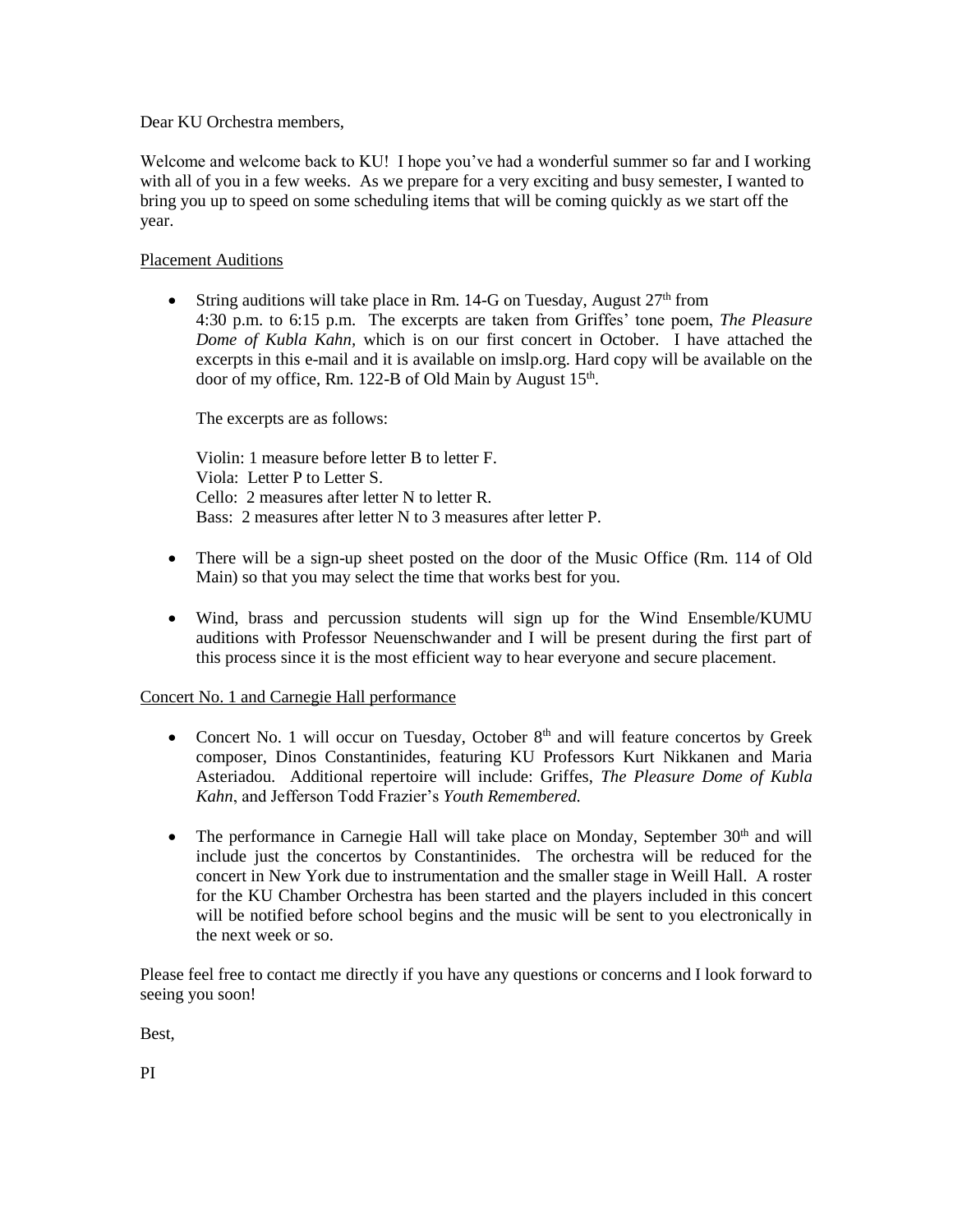**Charles T. Griffes** The Pleasure Dome of Kubla Khan<br>Op. 8



 $\pmb{\mathfrak{p}}$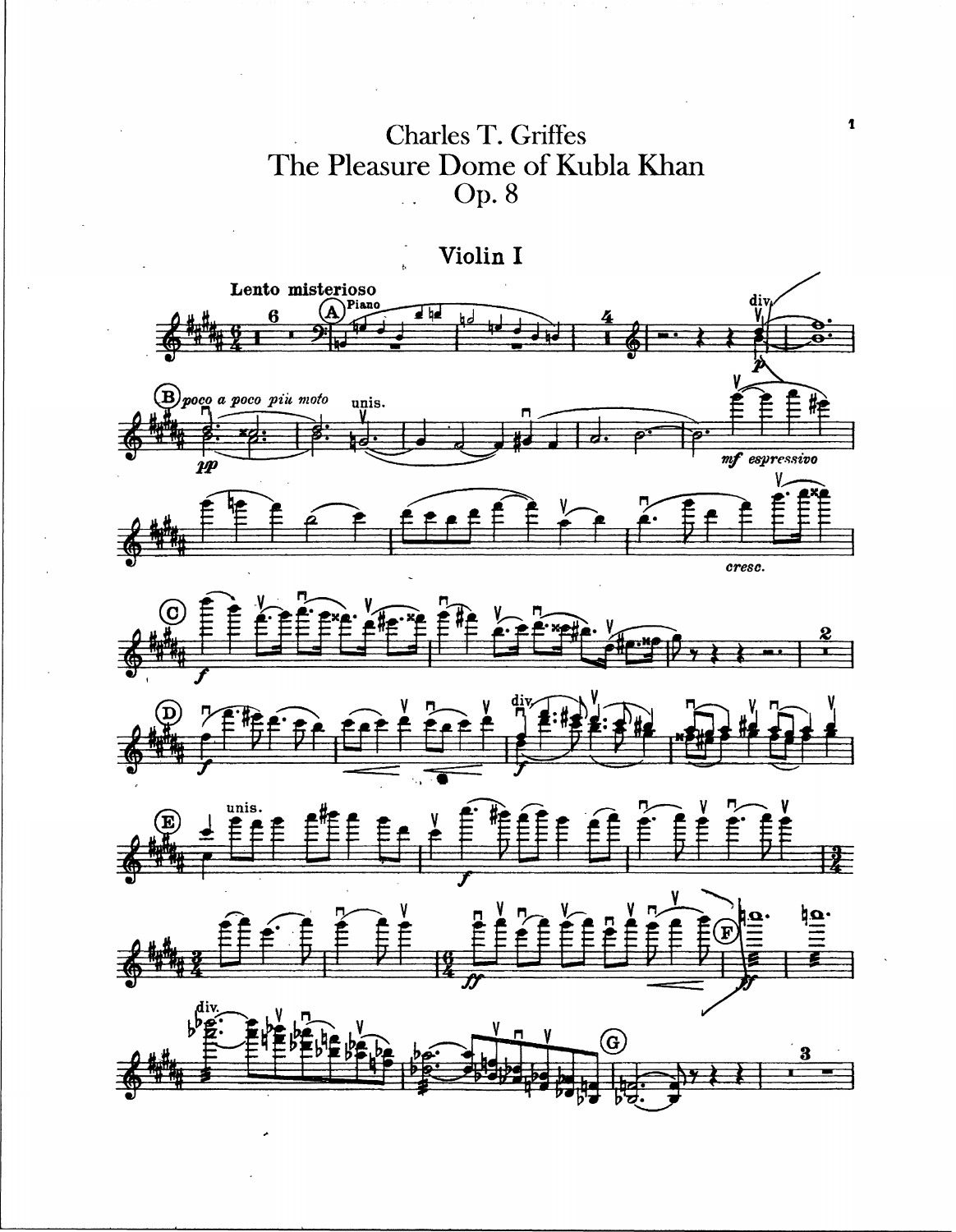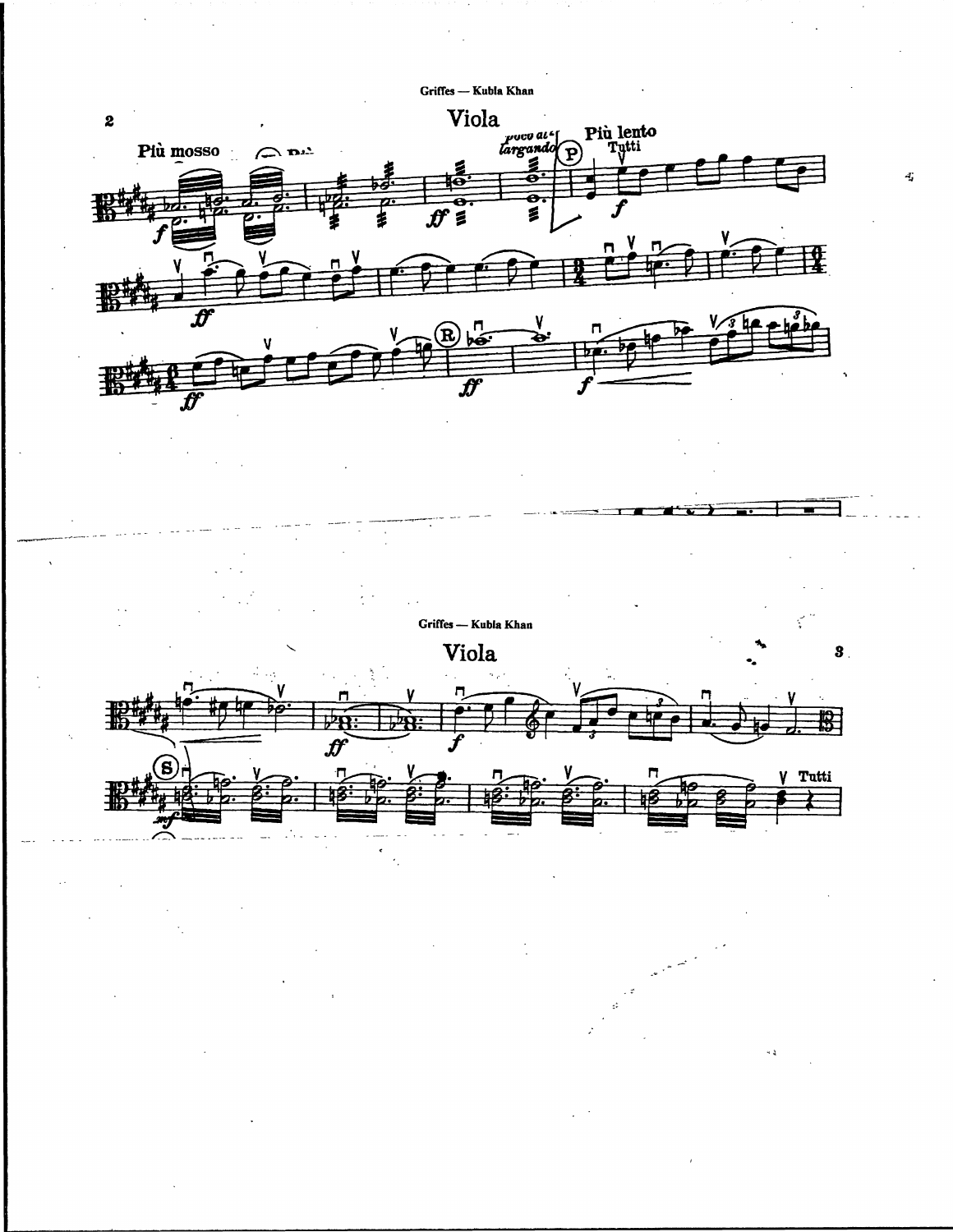